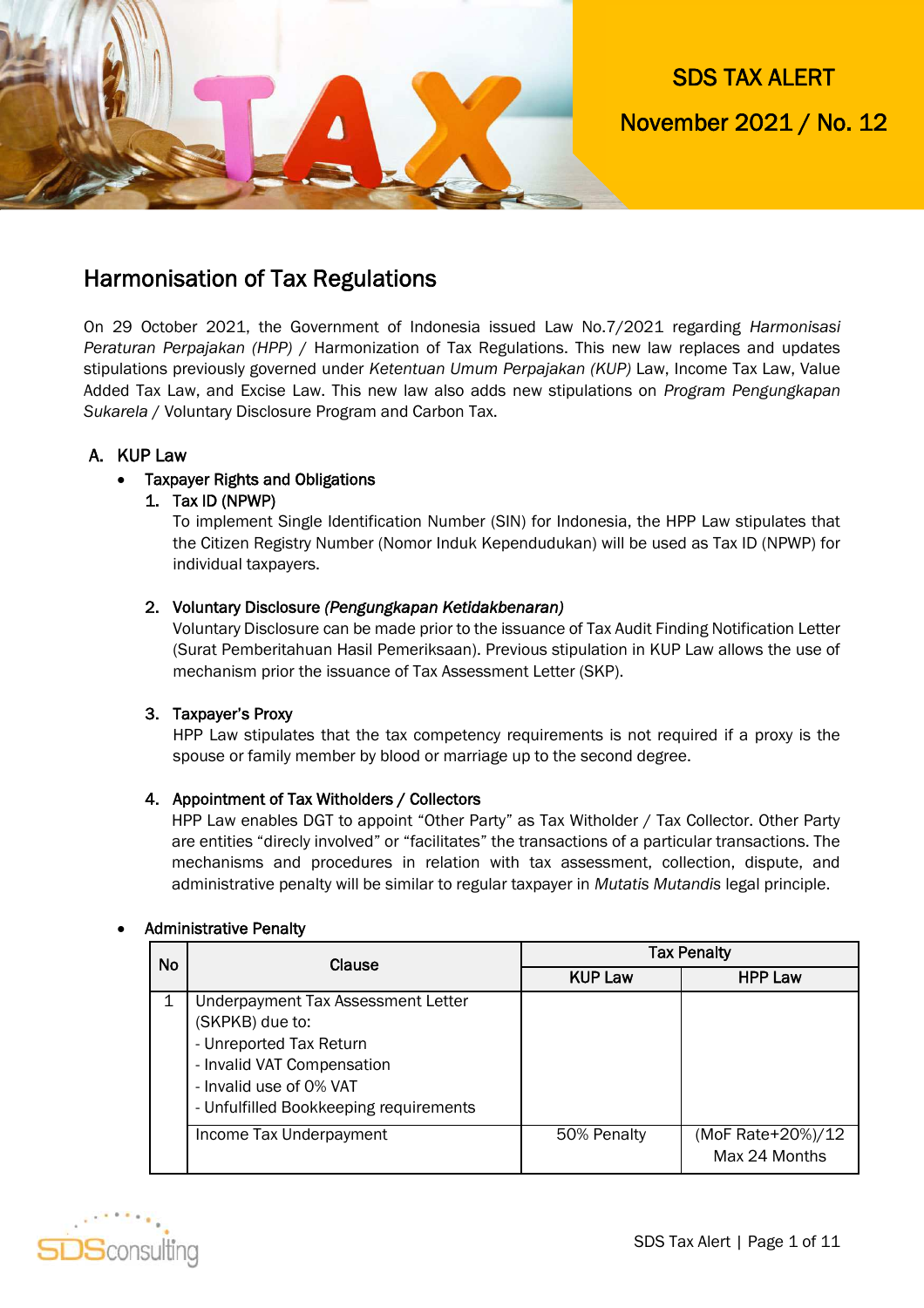

| <b>No</b>      | Clause                                       | <b>Tax Penalty</b> |                   |  |
|----------------|----------------------------------------------|--------------------|-------------------|--|
|                |                                              | <b>KUP Law</b>     | <b>HPP Law</b>    |  |
|                | Uncollected / Unwithhold Income Tax or       | 100% Penalty       | (MoF Rate+20%)/12 |  |
|                | under Collected / Withhold Income Tax        |                    | Max 24 Months     |  |
|                | Collected / Withhold Income Tax with         | 100% Penalty       | 75% Penalty       |  |
|                | unsettled or lack of settlement to State     |                    |                   |  |
|                | Treasury                                     |                    |                   |  |
|                | VAT Underpayment                             | 100% Penalty       | 75% Penalty       |  |
| $\overline{2}$ | Rejected / Partial Rejection Tax Objection   | 50%                | 30%               |  |
| 3              | Rejected / Partial Rejection Tax Appeal      | 100%               | 60%               |  |
| 4              | Rejected Judicial Review Decision            | N/A                | 60%               |  |
| 5              | Termination of Tax Crime Investigation       | 3x                 | 1x                |  |
|                | related to Negligence on Tax Return          |                    |                   |  |
|                | Submission or Incorrect Information as per   |                    |                   |  |
|                | Art.38                                       |                    |                   |  |
| 6              | Termination of Tax Crime Investigation       | 3x                 | 3x                |  |
|                | related to Intentional Non-Compliance as per |                    |                   |  |
|                | Art.39                                       |                    |                   |  |
| $\overline{7}$ | Termination of Tax Crime Investigation       | 3x                 | 4x                |  |
|                | related to VAT Invoice, WHT Slip, Tax        |                    |                   |  |
|                | Payment Slip as per Art.39A                  |                    |                   |  |

#### Tax Dispute Process

#### 1. Judicial Review

HPP Law stipulates that:

- The filing of a Judicial Review to the Supreme Court does not defer or cease the implementation of the Tax Court Decisions.
- Tax Underpayment due to Judicial Review decision will be subject to 60% Tax Penalty through the issuance of a Tax Collection Letter (STP) within 2 (two) years of the Judicial Review Decision received by the DGT.

#### 2. Mutual Agreement Procedure (MAP)

HPP Law stipulates that if MAP process has yet to reach an agreement by the time of Tax Court Decision or Judicial Review Decision has been announced, DGT wiil:

- Resume negotiations if the content of the Tax Court or Judicial Review Decision is not related to the MAP case; or
- Refer to the Tax Court or Judicial Review Decision during MAP negotiation or propose the cessation of negotiation, if the content is related to the MAP case.

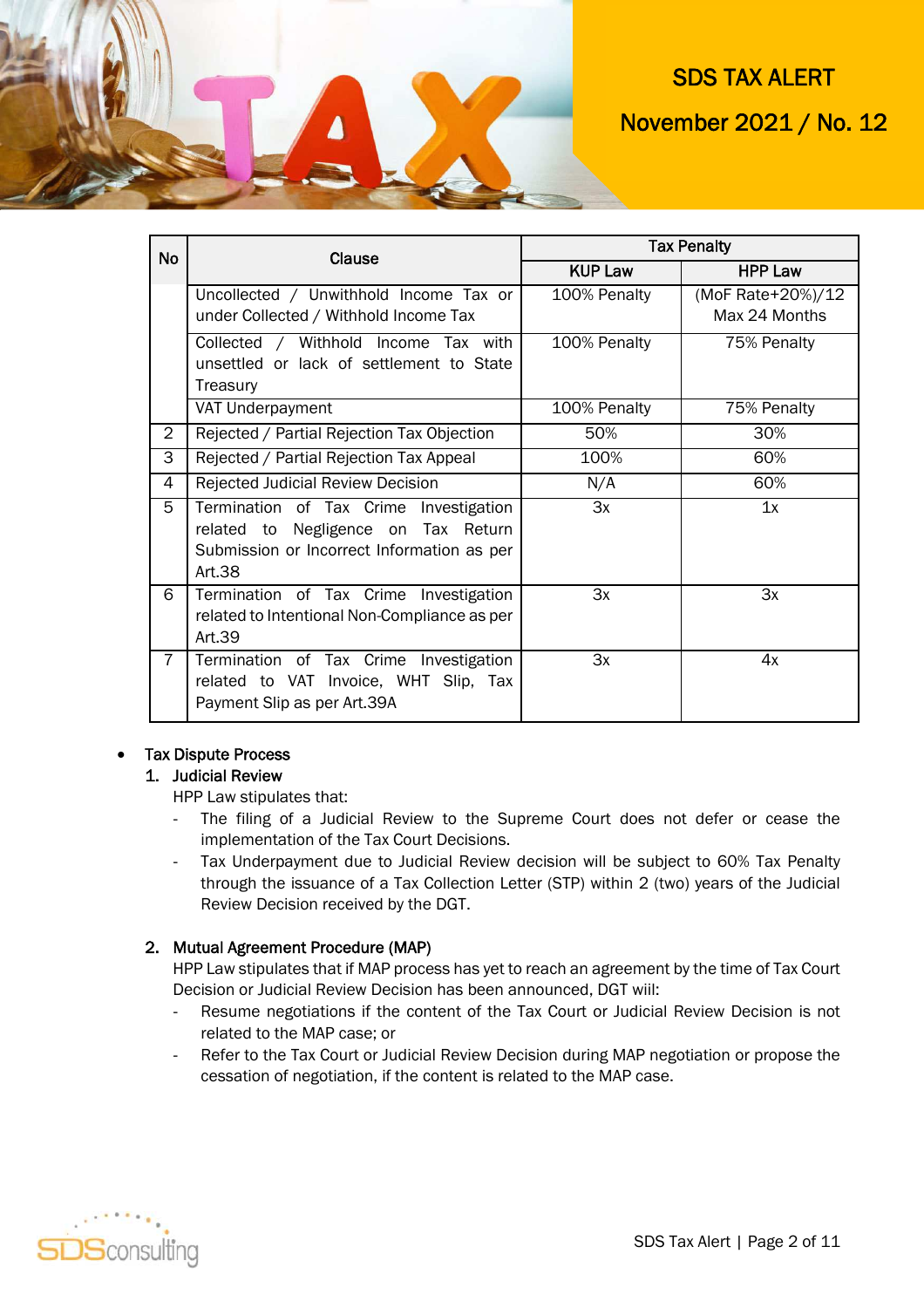

#### B. Income Tax Law

Final Tax

HPP Law adds interest or discounts on short-term securities traded in the money market as a final tax object.

#### • Benefit-In-Kind (BIK)

BIK previously categorized as Non-Deductible Expense are now Deductible Expense, due to HPP Law stipulates that BIK is now taxable to employees. The types of BIK which are non-taxable and deductible for CIT purpose are limited as follows:

- 1. Food and Beverages provided for all employees;
- 2. BIK in certain areas;
- 3. BIK required to be provided for work execution;
- 4. BIK provided under regional / state revenue budget; or
- 5. Certain types of BIK with certain threshold

The above will be further regulated through the issuance of a Government Regulation

#### **• Bad Debt Provision for Financial Service Entities**

HPP Law stipulates that bad debt provisions for banks and loan providers, financial leasing companies with option rights, consumer finance companies and factoring companies should be calculated based on relevant account standard with certain limits after coordination with Financial Services Authority (OJK)

#### Non-Taxable Threshold for Individual Taxpayer with Certain Gross Turnover

HPP Law stipulates a threshold of non-taxable gross turnover of up to IDR 500 million in a fiscal year for individuals with certain gross turnover subject to final tax.

#### Useful Life for Permanent Building and Intangible Asset

Depreciation for permanent building or Amortization of intangible assets with useful life of more than 20 years can be calculated using the straight line method of 20 year period or the actual useful life based on taxpayer's bookkeeping.

#### Income Tax Rate

#### 1. Individual Income Tax Rate

The HPP Law increase the income threshold for the 1<sup>st</sup> layer with 5% rate and adds a new layer of 35% rate for income more than 5 billion IDR as summarized below:

| <b>Taxable Income</b>           | <b>Tax Rate</b> |
|---------------------------------|-----------------|
| 60.000.000                      | 5%              |
| 60.000.001<br>250.000.000       | 15%             |
| 500.000.000<br>250.000.001      | 25%             |
| 500.000.001<br>$-5.000.000.000$ | 30%             |
| 5.000.000.001<br>$\infty$       | 35%             |

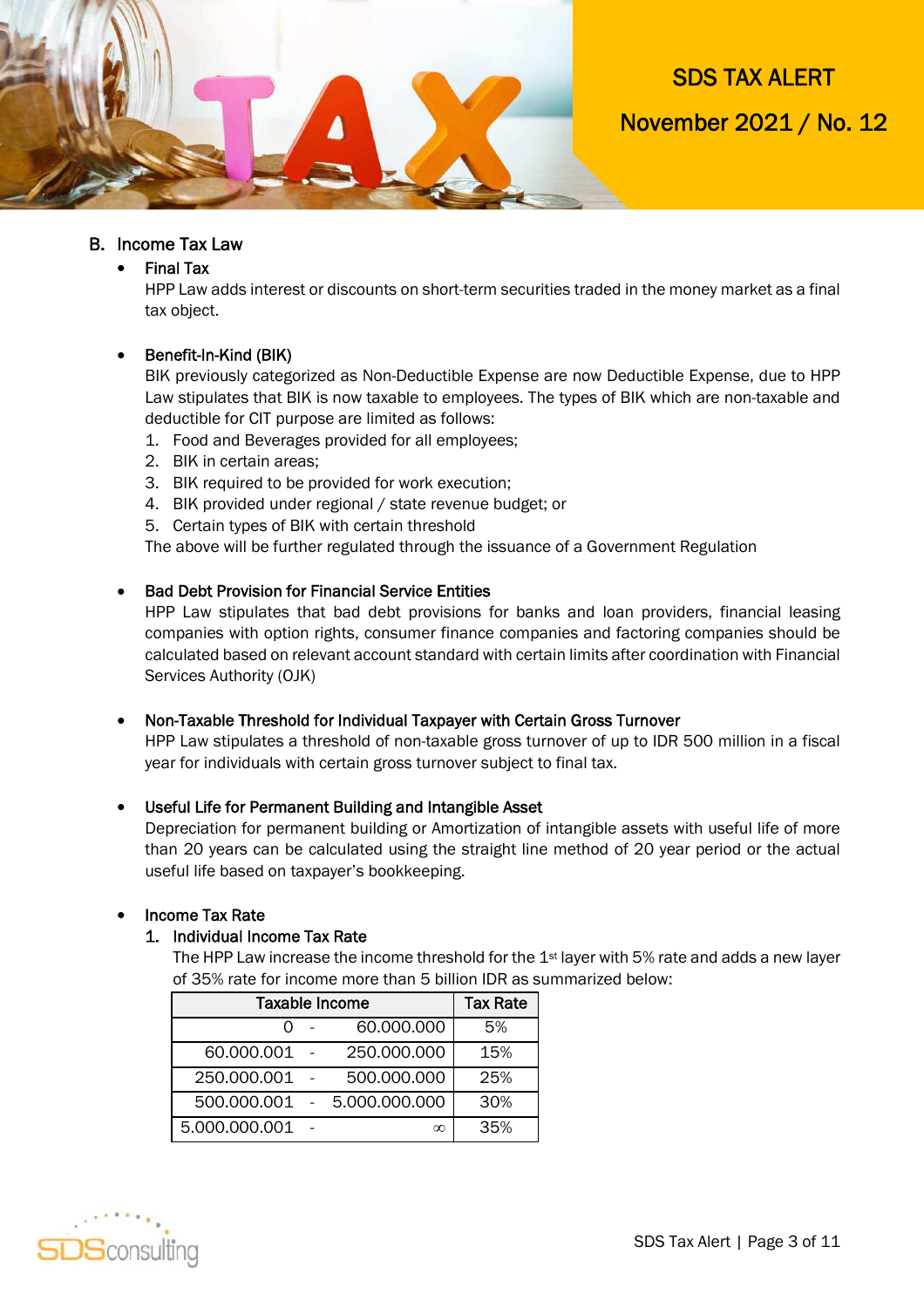

#### 2. Corporate Income Tax Rate for FY 2022 onwards

The HPP Law stipulates that the CIT rate will not be reduced to 20% and will remain at 22% for FY 2022 onwards.

#### • Interest Expense Deductibility

HPP Law sipulates that the limit cap for interest expense deductibility should be calculated with the use of the following method:

- Debt to Equity Ratio
- Percentage of EBITDA
- Other methods

#### • Transfer Pricing

HPP Law stipulates that the government reserve the right to prevent tax avoidances practice such as:

- Transactions not based on actual condition or not in line with substance over form principle
- Lower reported profit compared to the financial performance of taxpayer in similar industry
- Unreasonable reported loss for companies that has been in commercial operation for more than 5 (five) years

DGT will benchmark against comparable entities to re-calculate the tax payable for the above to ensure arm's length principle has been applied.

HPP Law recognizes the following transfer pricing method for arm's length principle determination as listed below:

- a. Comparable Uncontrolled Price Method (CUPM)
- b. Resale Price Method (RPM)
- c. Cost Plus Method (CPM)
- d. Other Method, such as:
	- 1. Profit Split Method (PSM)
	- 2. Transactional Net Margin Method (TNMM)
	- 3. Comparable Uncontrolled Transaction Method (CUTM)
	- 4. Tangible Asset and Intangible Asset Valuation
	- 5. Business Valuation

Difference between Arm's Length price compared to related parties transaction value is deemed as dividends.

HPP Law requires the issuance of a Government Regulation to stipulate on criteria of related party and implementation of arm's length principle for related party transactions.

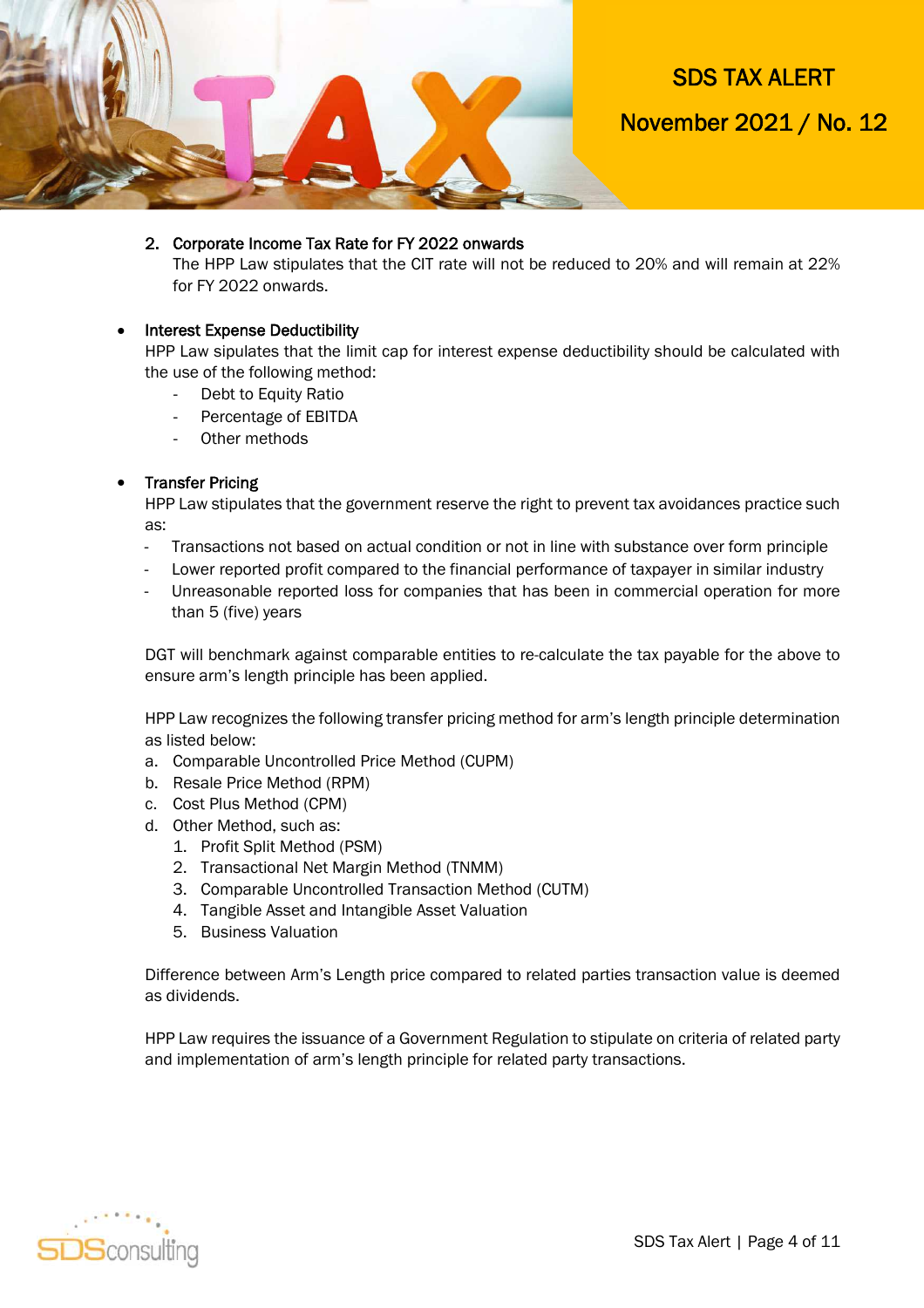

#### C. Value Added Tax Law

#### Non-Taxable Goods/Services changed into Taxable Goods/Services

- 1. Mining or Drilling products taken directly from the source;
- 2. Gold Bars (excluding government forex reserve)
- 3. Non-advertisement broadcasting services
- 4. Postal services
- 5. Public phone services
- 6. Money transfer by postal services

#### Non-Taxable Goods/Services with certain requirements

- 1. F&B served in hotels and restaurants subject to regional tax
- 2. Hotel, parking, catering, art and entertainment services subject to regional tax
- 3. Services provided by the Government which cannot be provided by other entities

#### Taxable Strategic Goods/Services with exemption facilities

- 1. Basic necessity products highly needed by public (Sembako)
- 2. Medical services under national health insurance program
- 3. Financial services
- 4. Insurance services
- 5. Education services
- 6. Non-Profit Social services
- 7. Public transportation services
- 8. Labour services
- VAT Rate
	- 11% VAT Rate effective since 1 April 2022
	- 12% VAT Rate effective since 1 January 2025

#### Input VAT Credit Mechanism

- Confirmation on Input VAT for acquisition of Goods/Services with "Other Value" VAT Base can be credited by the customer.
- Input VAT for purchase of Sedan and Station Wagon (not for trade or rental) is removed from the list of Non-Creditable Input VAT
- Stipulation on Input VAT Credit Mechanism for Taxable Entrepreneur with both Taxable and Non-Taxable deliveries.
- VAT Treatment for Taxable Entrepreneur with Certain Turnover Threshold and Certain Industry Taxable Entrepreneur with Certain Turnover Threshold and Certain Industry can collect and settle

Output VAT based on amount as stipulated by MoF. Input VAT under this treatment is noncreditable by the customer.

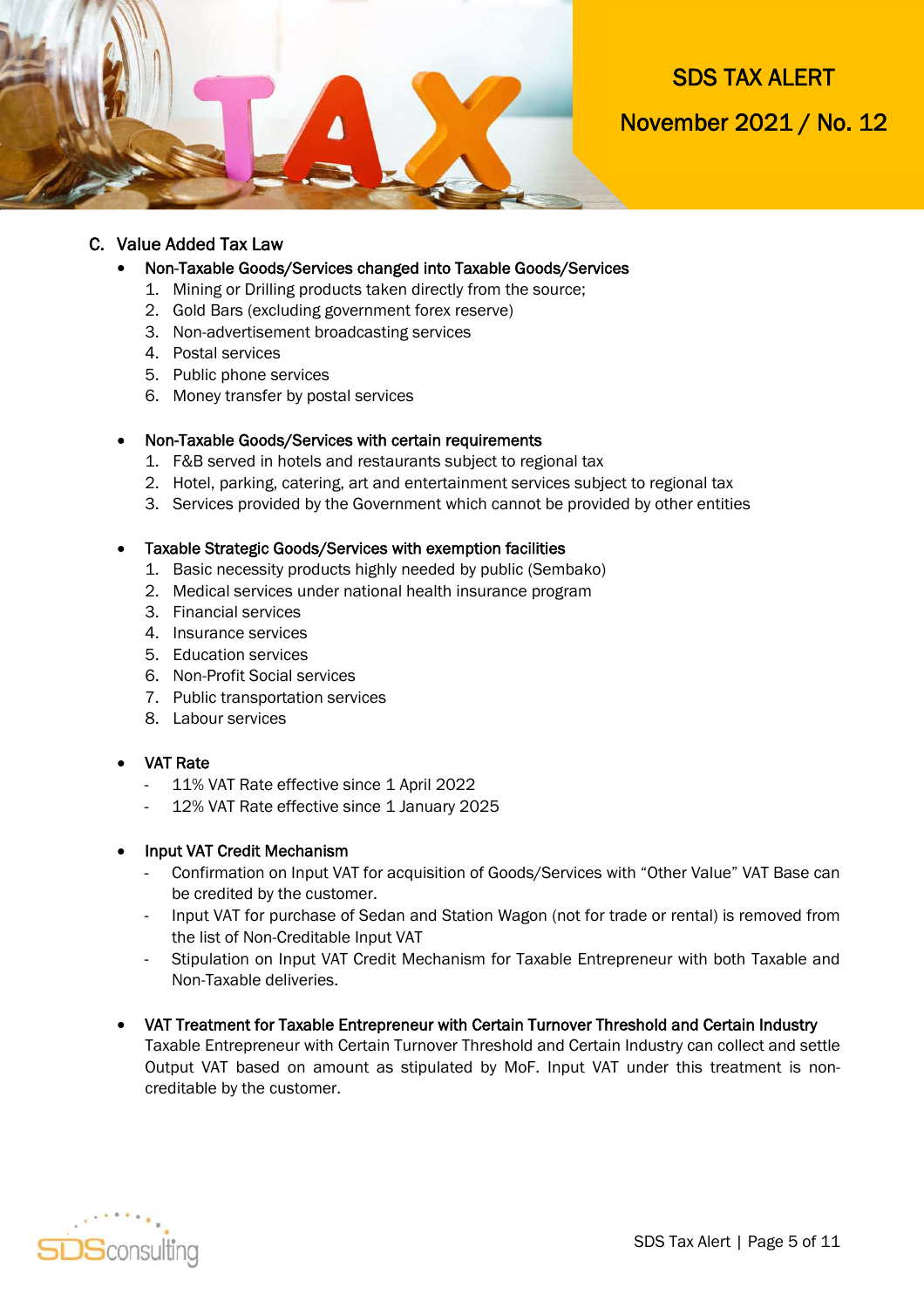

#### D. Voluntary Disclosure Program

#### Voluntary Disclosure Program I

- Available for participants of Tax Amnesty program
- Net Asset disclosure for 1985 2015 acquisition year
- Final Income Tax Rate

The disclosed Net Asset are deemed as income subject to Final Income Tax with applicable rate as shown in the table below:

|                                                              | <b>Final Tax Rate</b> |                                                        |                      |                                                  |
|--------------------------------------------------------------|-----------------------|--------------------------------------------------------|----------------------|--------------------------------------------------|
| Option                                                       | <b>Disclosure</b>     | Penalty on Investment /<br><b>Repatriation Failure</b> |                      | Remarks                                          |
|                                                              |                       | <b>SKPKB</b><br><b>Issuance</b>                        | Voluntary<br>Payment |                                                  |
| Domestic Declaration<br>W/<br>Investment Commitment          | 6,00%                 | 4,50%                                                  | 3,00%                |                                                  |
| Domestic Declaration w/o<br><b>Investment Commitment</b>     | 8,00%                 |                                                        |                      |                                                  |
| Offshore Declaration<br>W/                                   |                       | 4,50%                                                  | 3.00%                | Investment Failure                               |
| Repatriation<br>and<br>Investment Commitment                 | 6.00%                 | 7,50%                                                  | 6,00%                | Repatriation<br>and<br><b>Investment Failure</b> |
| Offshore Declaration<br>W/<br><b>Repatriation Commitment</b> | 8,00%                 | 5,50%                                                  | 4,00%                | <b>Repatriation Failure</b>                      |
| <b>Offshore Declaration</b>                                  | 11,00%                |                                                        |                      |                                                  |

- To benefit from lower tax rate, the deadline for offshore repatriation into Indonesia is 30 September 2022.
- Eligible investment for the lower tax rate are as follows:
	- a. Business activity in processing natural resources or renewable energy in Indonesia; and/or
	- b. Government Debt Securities (SBN)

Investments should be realized by 30 September 2023 at the latest with holding period of 5 (five) years

- Investment or Repatriation fail to be realized by the corresponding deadline is subject to additional final income tax for FY 2022
- Asset Value Determination

Net Asset value to be used in the Asset Declaration Letter (SPPH) are as follows:

- a. Nominal Value for cash or cash equivalents
- b. Sale Value for land and building (NJOP) and motor vehicles (NJKB)
- c. Antam price for gold and silver

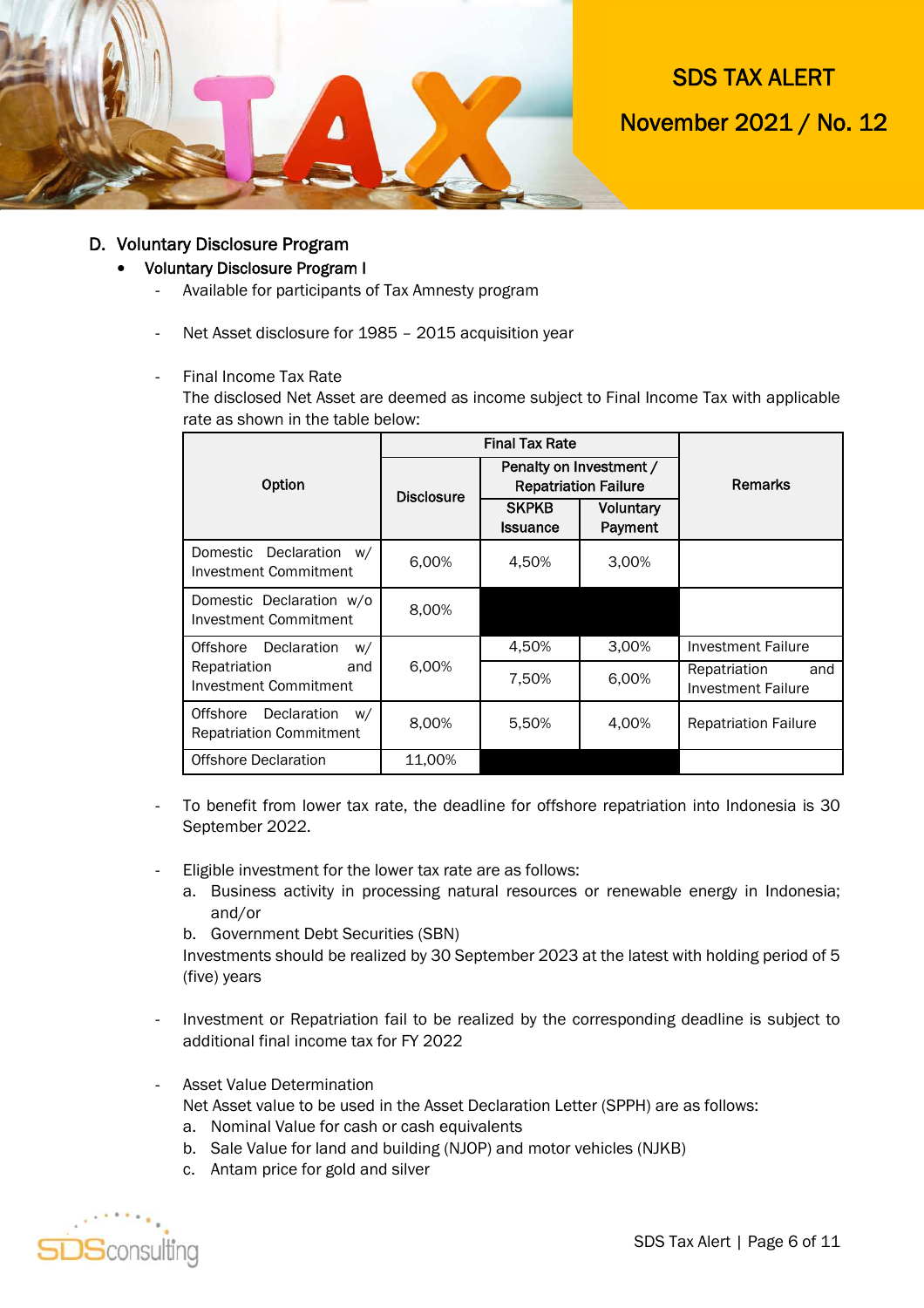

- d. IDX for listed shares/warrants
- e. Penilai Harga Efek Indonesia index for SBN, debt securities and corporate sukuk
- f. Valuation from public appraiser if reference value is not available
- Declaration Procedure

Participants shall submit SPPH attached with the following documents:

- a. Tax payment slip
- b. List of Asset and Liabilities
- c. Statement Letter regarding repatriation or investment in eligible investment (if applicable)

DGT will issue approval in the form of Certicate (SK) after submission of SPPH. SK may be amended or revoked if upon examination DGT encounters discrepancies between the declarations compared to the actual condition.

- Benefit

Participants receiving SK will receive the following benefit:

- a. Taxpayer will not be subject to 200% tax penalty under Article 18(3) Tax Amnesty Law
- b. Data and information declared in SPPH cannot be used for tax investigation and/or criminal prosecution

#### Voluntary Disclosure Program II

- Available for Individual Taxpayer
- Net Asset disclosure for 2016 2020 acquisition year
- **Eligibility**

All individual taxpayer excluding taxpayer undergoing:

- a. Tax Audit for FY 2016 2020
- b. Tax Audit on Preliminary Evidence for FY 2016 2020
- c. Tax Investigation
- d. Court Proceeding
- e. Tax Crime Punishment
- **Requirements**

Participants are required to:

- a. Have a Tax ID
- b. Pay Final Income Tax
- c. Submit 2020 Income Tax Return
- d. Revoke any ongoing tax process as follows:
	- 1. Tax refund
	- 2. Reduction or cancellation of tax penalty
	- 3. Reduction or cancellation of incorrect tax assessment letter
	- 4. Reduction or cancellation of incorrect tax collection letter
	- 5. Tax objection

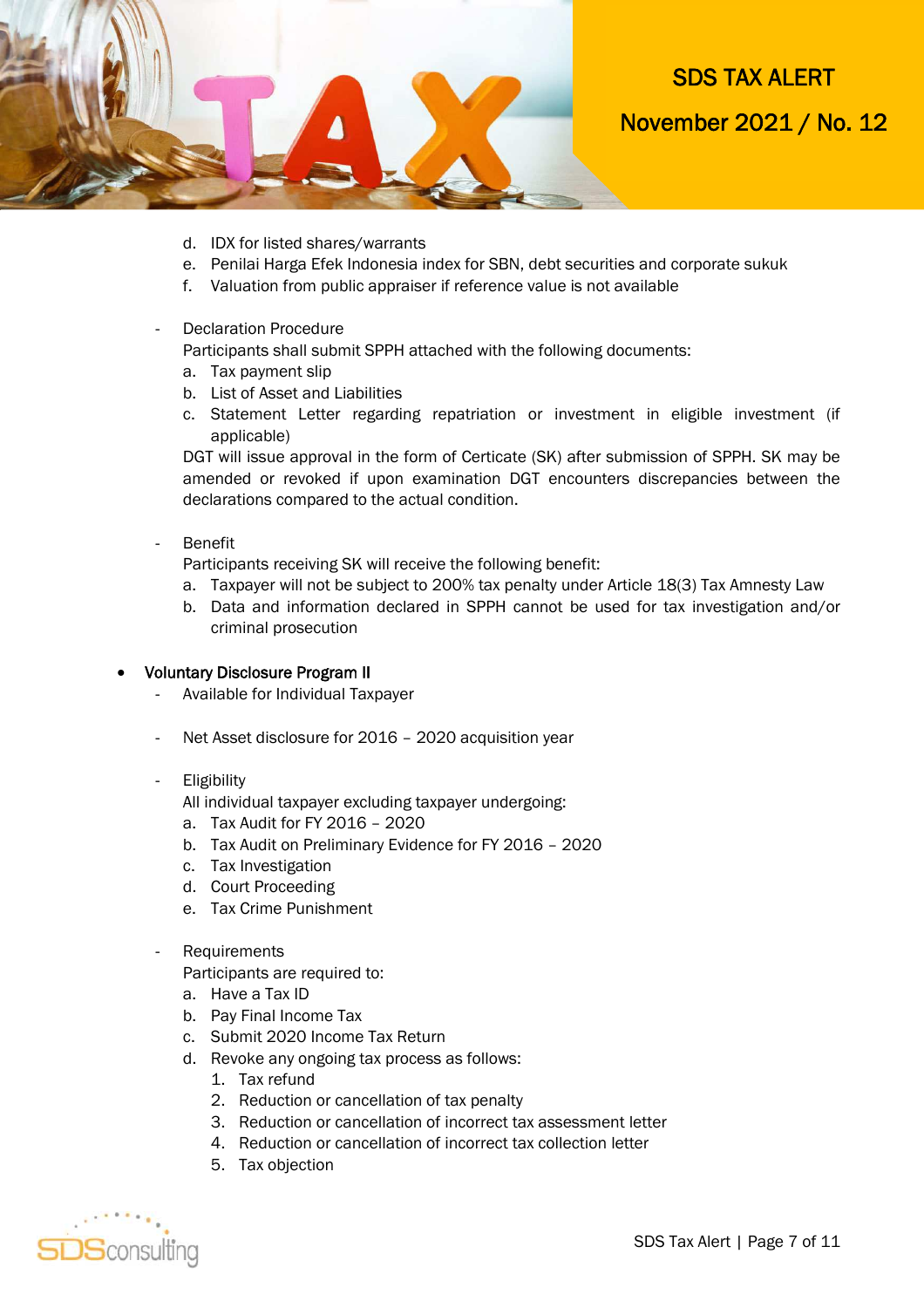

- 6. Tax amenment
- 7. Tax appeal
- 8. Lawsuit
- 9. Judicial Review
- Final Income Tax Rate

The disclosed Net Asset are deemed as income subject to Final Income Tax with applicable rate as shown in the table below:

|                                                                 | <b>Final Tax Rate</b> |                                                        |                             |                                           |
|-----------------------------------------------------------------|-----------------------|--------------------------------------------------------|-----------------------------|-------------------------------------------|
| Option                                                          | <b>Disclosure</b>     | Penalty on Investment /<br><b>Repatriation Failure</b> |                             | <b>Remarks</b>                            |
|                                                                 |                       | <b>SKPKB</b><br><b>Issuance</b>                        | <b>Voluntary</b><br>Payment |                                           |
| Domestic<br>Declaration<br>W/<br>Investment Commitment          | 12,00%                | 4,50%                                                  | 3,00%                       |                                           |
| Domestic Declaration w/o<br>Investment Commitment               | 14.00%                |                                                        |                             |                                           |
| Declaration<br>Offshore<br>W/                                   |                       | 4,50%                                                  | 3,00%                       | Investment Failure                        |
| Repatriation<br>and<br>Investment Commitment                    | 12,00%                | 5,50%                                                  | 7,00%                       | Repatriation<br>and<br>Investment Failure |
| Declaration<br>Offshore<br>W/<br><b>Repatriation Commitment</b> | 14,00%                | 6,50%                                                  | 5,00%                       | <b>Repatriation Failure</b>               |
| <b>Offshore Declaration</b>                                     | 18,00%                |                                                        |                             |                                           |

- To benefit from lower tax rate, the deadline for offshore repatriation into Indonesia is 30 September 2022.
- Eligible investment for the lower tax rate are as follows:
	- a. Business activity in processing natural resources or renewable energy in Indonesia; and/or
	- b. Government Debt Securities (SBN)

Investments should be realized by 30 September 2023 at the latest with holding period of 5 (five) years

- Investment or Repatriation fail to be realized by the corresponding deadline is subject to additional final income tax for FY 2022
- Asset Value Determination

Net Asset value to be used in the Asset Declaration Letter (SPPH) are as follows:

- a. Nominal Value for cash or cash equivalents
- b. Acquisition Cost for other assets

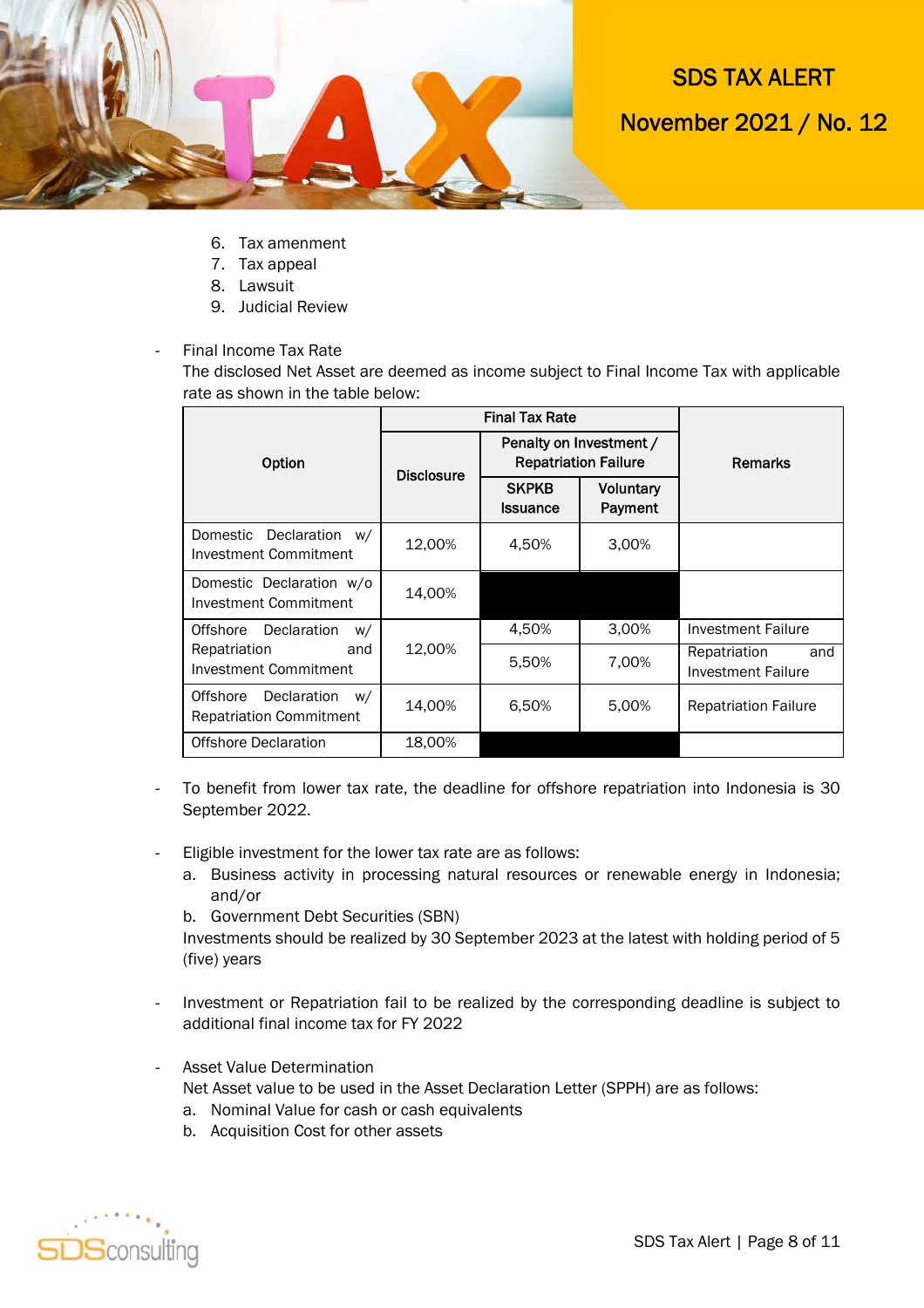

Declaration Procedure

Participants shall submit SPPH attached with the following documents:

- a. Tax payment slip
- b. List of Asset and Liabilities
- c. Statement Letter regarding repatriation or investment in eligible investment (if applicable)

DGT will issue approval in the form of Certificate (SK) after submission of SPPH. SK may be amended or revoked if upon examination DGT encounters discrepancies between the declarations compared to the actual condition.

**Benefit** 

Participants receiving SK will receive the following benefit:

- a. No tax assessment will be issued for FY 2016 2020 unless new data or information on assets that have yet to be disclosed is found
- b. Data and information declared in SPPH cannot be used for tax investigation and/or criminal prosecution
- Limitation

Revision of FY 2016 – 2020 IITR submitted after the effective date of HPP Law are deemed as not submitted. If the individual has yet to submit the 2020 IITR, the taxpayer can only report assets which has been submitted in the latest IITR for FY prior 2020 and prior the effective date of HPP Law plus assets derived from income in FY 2020

#### E. Carbon Tax

Effective since 1 April 2022, the Carbon Tax is introduced in HPP Law with summary as follows:

#### • Tax Object

Carbon Emission which have negative impact on environment. The Carbon Emission is subject to Carbon Tax may be expanded through the issuance of a Government Regulation.

#### • Tax Subject

Entities purchasing goods containing carbon or conducting activities which result in carbon emissions exceeding certain threshold within a certain period.

#### Tax Rate

The rate of Carbon Tax shall not be less than IDR 30/kg CO<sub>2</sub>e

#### • Timing

Carbon Tax is payable on:

- a. Purchase of goods containing carbon
- b. End of each calendar year in which carbon emitting activity is conducted within that fiscal year
- c. Other timing as stipulated in Government Regulation

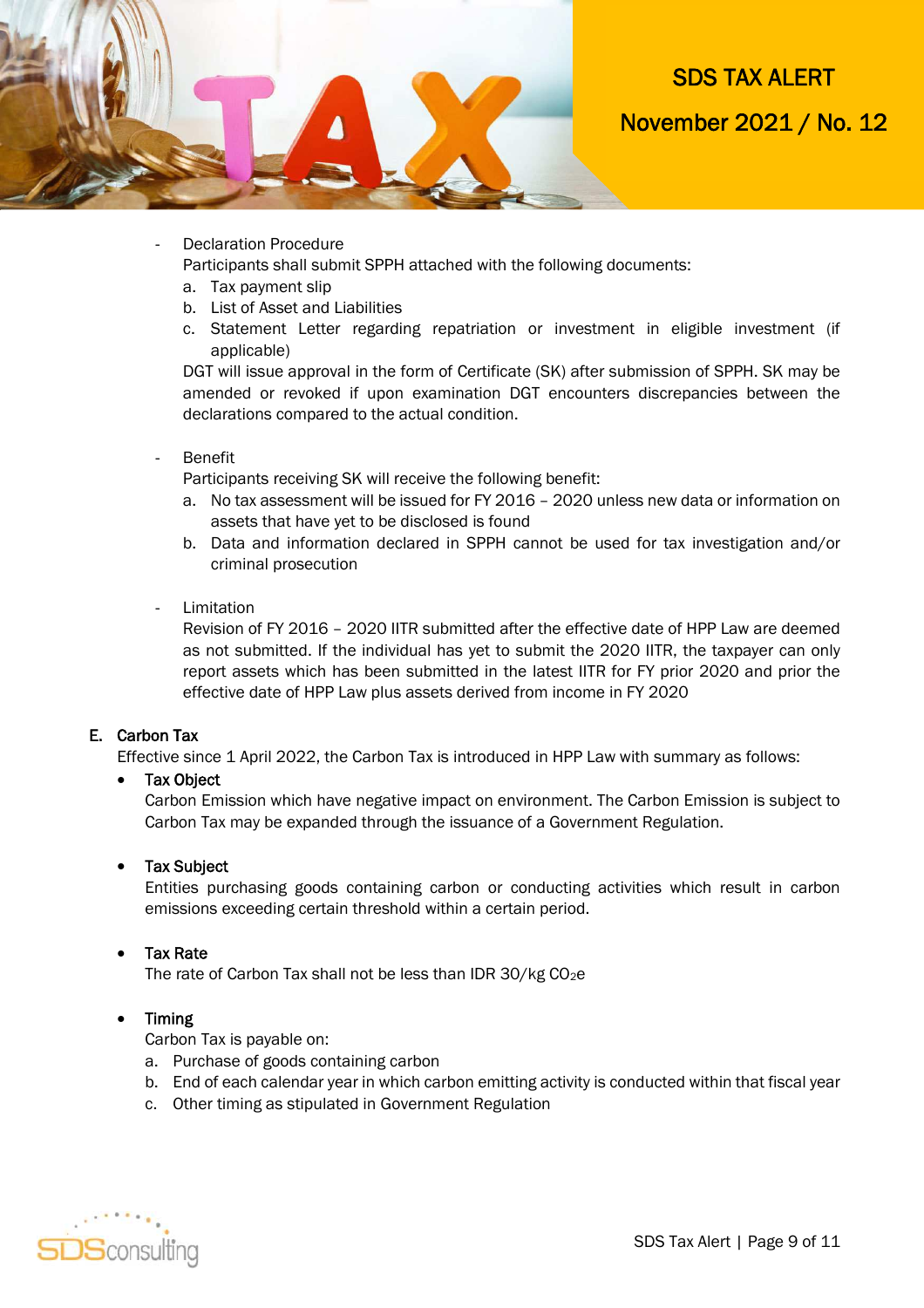

### SDS TAX ALERT

November 2021 / No. 12

#### Implementation Schedule

| Year            | <b>Objective</b>                                                                                                                                                                                                                                                       |  |
|-----------------|------------------------------------------------------------------------------------------------------------------------------------------------------------------------------------------------------------------------------------------------------------------------|--|
| 2021            | Development of the carbon trading mechanism                                                                                                                                                                                                                            |  |
| 2022 - 2024     | Imposition of the Carbon Tax against coal-fired power plant projects through the<br>"cap and tax" mechanism. Where such projects produce carbon emissions<br>above the carbon limit/cap determined by the Government, Carbon Tax shall be<br>imposed on such "excess". |  |
| 2025<br>onwards | Full implementation (in stages) of carbon trading and the expansion of Carbon<br>Taxation will occur according to the readiness of the relevant sectors, economic<br>conditions and/or the scale of implementation                                                     |  |

#### Carbon Offset

Taxpayers who participate in trading and offsetting carbon emissions, as well as other mechanisms in accordance with laws and regulations in the environmental sector, can be granted:

- a. Carbon Tax reduction and/or
- b. Other benefits

#### F. Excise Law

- Electronic Cigarette is now included as one of tobacco products subject to excise
- The HPP Law also provides mechanism to stop ongoing dispute for violations related to:
	- a. Permits
	- b. Release of excisable goods
	- c. Excisable goods not being packaged
	- d. Excisable goods originating from criminal acts
	- e. Sale and purchase of excise tapes.

The implication will be different depending on the stage of the dispute process as follows:

- If the violation is still under an examination process, the case will not be escalated to the investigation process if the taxpayer pays the administrative sanctions of 3 (three) times the excise value that should be paid.
- If the violation is already under an investigation process, the Attorney General can terminate the investigation process if the taxpayer pays the administrative sanctions of 4 (four) times the excise value that should be paid.

In both situations, the excisable goods related to the violation will be confiscated by the state whilst the other related goods may also be confiscated by the state.